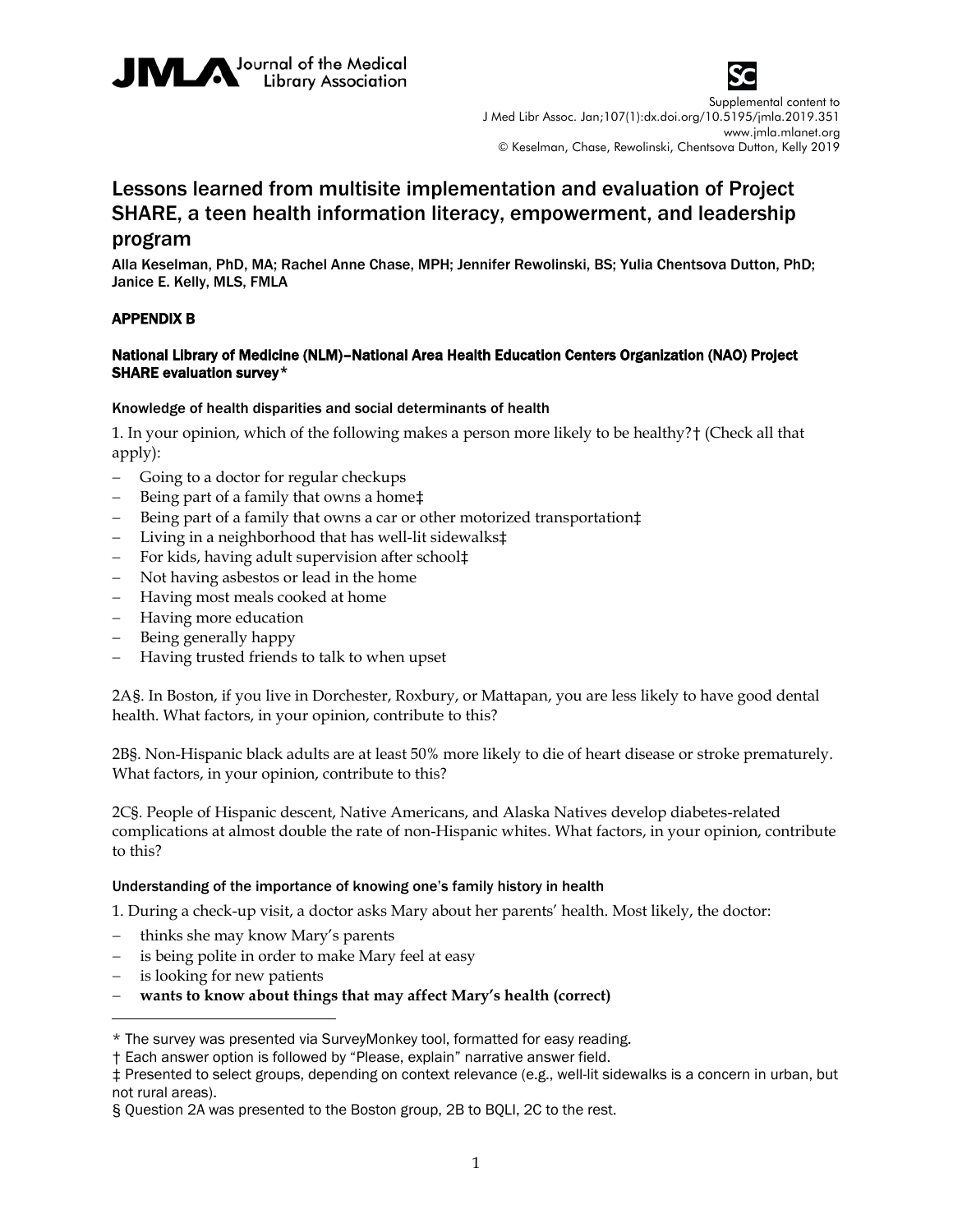



Supplemental content to J Med Libr Assoc. Jan;107(1):dx.doi.org/10.5195/jmla.2019.351 www.jmla.mlanet.org © Keselman, Chase, Rewolinski, Chentsova Dutton, Kelly 2019

2. A friend tells you that several of her family members suffer from heart disease and she is worried about getting it too. Which, in your opinion, is the best response to her:

- We can't know the future, so the best thing is not to worry about it.
- You should make sure you eat well and exercise regularly.
- − **You should discuss this with a doctor. (correct)**
- You should reduce the amount of stress in your life.

#### Knowledge of health risk factors

1. What are some health risk factors that a person CAN control?

2. What are some health risk factors that a person CANNOT control?

#### Knowledge of preventive health

1. Which of the following in an example of preventative health measure?

- − Changing diet to include more fresh vegetables
- − Getting a mammogram (a screening test for breast cancer)
- − Using an inhaler to stop an asthma attack
- − **A and B (correct)**
- − All of the above

2. Name four diseases or health conditions that are a big concern in the United States today. For each disease or condition, suggest some preventative measures that would lower its occurrence.

#### Knowledge of nutrition

Look at the potato chips food label given to you by your instructor and use it to answer the following questions:

1. The majority of calories in this food come from:

- − Carbohydrate
- − **Fat (correct)**
- − Protein
- − Vitamins

2. Forty-five potato chips contain approximately:

- − 160 calories
- − 320 calories
- − **480 calories (correct)**
- − 640 calories

3. Approximately how many calories are there in a third of this bag?

- − 160 calories
- − 480 calories
- − 1,400 calories
- − **Impossible to tell from this label (correct)**